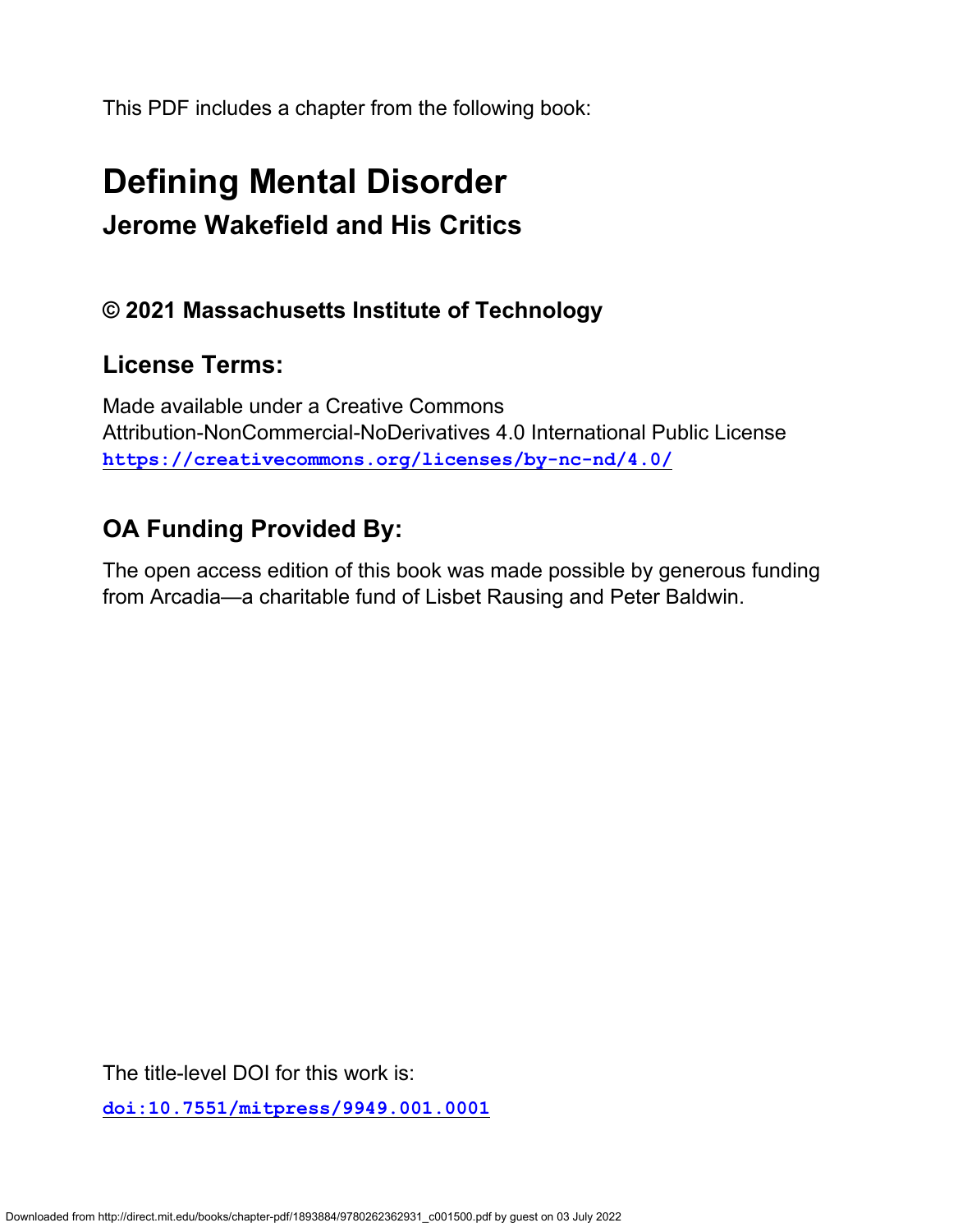### **16 The Developmental Plasticity Challenge to Wakefield's View**

#### **Justin Garson**

#### **Introduction**

According to Jerome Wakefield's influential analysis of "disorder," part of what makes something a mental disorder is that it stems from an inner dysfunction. A trait is dysfunctional, in turn, when it cannot do what natural selection designed it for. Many of Wakefield's critics have raised the possibility that there could, in principle, be mental disorders that do not involve inner dysfunctions in this sense. Along these lines, I'm going to argue that some mental disorders might result from "developmental mismatches." This takes place when the environment that the fetus or child encounters is very different from its adult environment, and the kinds of strategies (physical traits, behaviors, or psychological dispositions) that the fetus or child used to master the early environment are maladaptive in the later environment. I argue that this would be a case of disorder without dysfunction, and I give some empirically plausible examples. To begin, however, I will discuss a concrete example of a developmental mismatch in the biological world.

The tiny crustacean of the genus *Daphnia* provides a remarkable example of developmental plasticity. One species, *Daphnia cucullata*, is about 3 millimeters in length and inhabits lakes across Europe. It has several invertebrate predators. If a *Daphnia* is raised in the vicinity of predators, it grows a tough, helmet-shaped head. This "helmet" is a boon as it makes it difficult for predators to swallow it. The helmet, I take it, is an adaptation designed by natural selection to protect the *Daphnia* in perilous waters. Other species of *Daphnia* have evolved equally impressive defenses, such as tail spines, "neckteeth," and crests (a kind of pointed head shape) (Tollrian and Dodson 1999). These are called "inducible" defenses as their appearance is triggered by the presence of kairomones, a kind of hormone released by the predator. They can also be epigenetically transmitted (Agrawal et al. 1999). If a female *Daphnia* is exposed to kairomones, her offspring are more likely to grow the helmet-shaped head even in the absence of predators.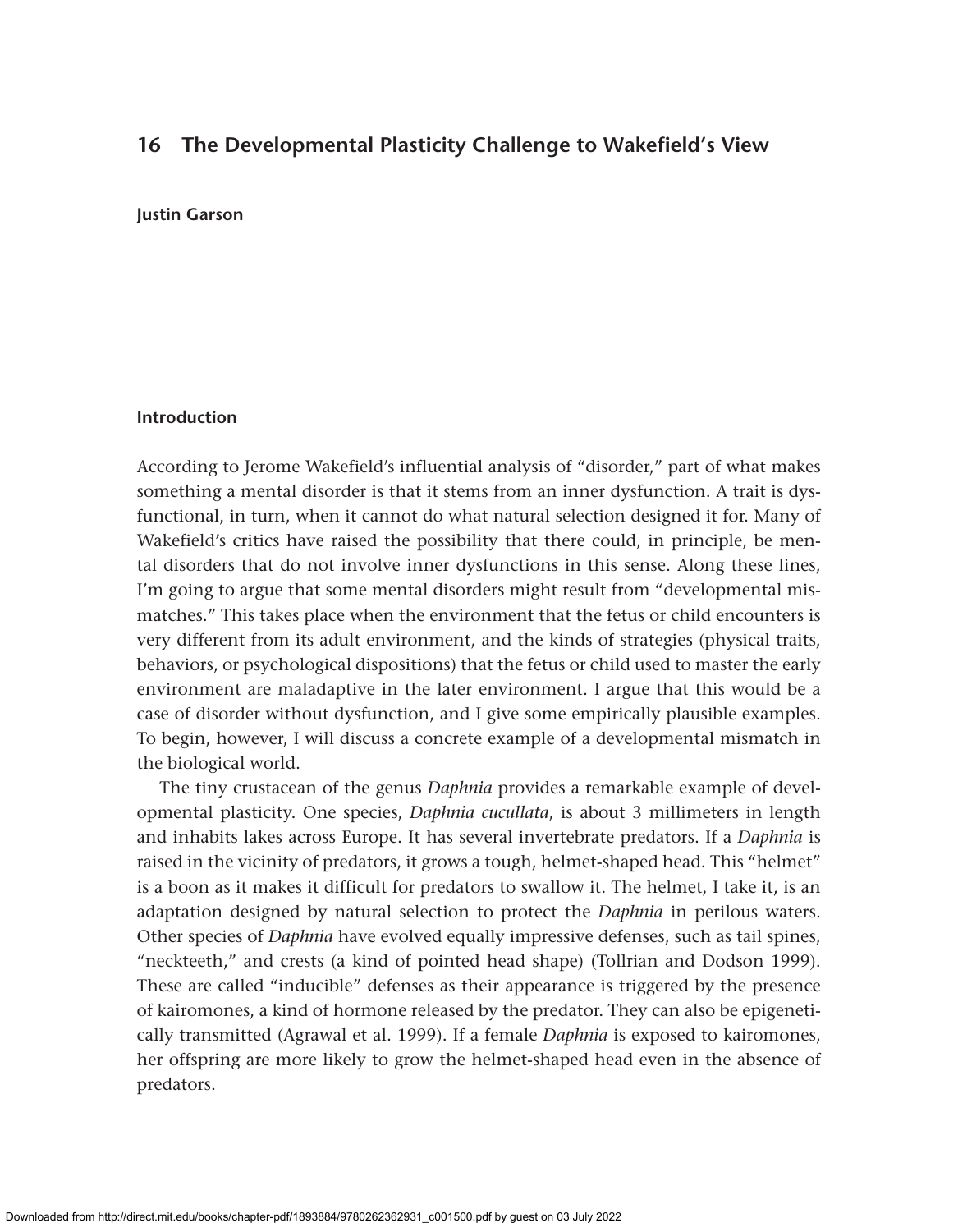There are some drawbacks to the "helmet" phenotype. First, helmets are metabolically expensive; they require more calories to maintain. Second, the large head reduces the *Daphnia*'s mobility. That is why natural selection gave the *Daphnia* a certain degree of morphological flexibility. It only grows the helmet if it needs to. Once a phenotype is selected—"helmet" versus "normal"—reversibility is limited. (Different defenses show different degrees of reversibility, from completely reversible to completely irreversible; the helmet phenotype is closer to the latter.) This is an example of developmental plasticity. Something inside the *Daphnia* encodes a conditional rule: "if predators, then helmet; if no predators, then no helmet."

Developmental plasticity is a subtype of phenotypic plasticity, and there are many different mechanisms for it (Pigliucci 2001). Imprinting is another such mechanism (see section I). At the most general level, developmental plasticity takes place when there are at least two distinct adult phenotypes the juvenile organism can grow into, and which phenotype it assumes depends on the contingencies of its formative context. When biologists talk about developmental plasticity, moreover, they typically imply that each adult phenotype represents an *adaptation* to that specific developmental context, that is, that the phenotype is "appropriate" to that context. Getting a permanent scar as a result of a playground accident is not an example of developmental plasticity.

Developmental plasticity has its risks. The big risk is a "developmental mismatch." Suppose we hatch some *Daphnia* eggs in a tank swarming with predators, and they grow the helmet-shaped head. Suppose we then remove the predators from the tank. Then the *Daphnia* experience only the disadvantages of the helmet phenotype and none of its perks. Their condition becomes *chronically maladaptive*. It would be acutely troublesome for them if we forced them to compete over limited resources with their "normal"-shaped counterparts, who need less food and can get to it faster.

Some biologists like to describe the risks inherent in developmental plasticity by using a gambling metaphor. The developing organism can be seen as making a kind of "prediction" about what its future world will be like, on the basis of its present conditions. In other words, it "samples" its present environment and extrapolates into the future. It then "selects" a phenotype that would maximize its fitness in that anticipated future environment. This is called a "predictive adaptive response" (Gluckman et al. 2009; Glover 2011). If its "prediction" turns out to be correct, it is rewarded with enhanced fitness; if it is incorrect, its fitness is reduced. The latter scenario is a "developmental mismatch."

Here is an intuition that I have. (Fortunately, I need not rely exclusively on intuition here, because I have a specific theory of function, one with strong independent credentials, that yields precisely this result. In the next section, I'll describe that theory.) It seems to me that talk of "dysfunction" is out of place when it comes to developmental mismatches. Let me clarify. Suppose there is a member of *Daphnia* that chose the "wrong" phenotype; that is, suppose it was raised in a tank with predators,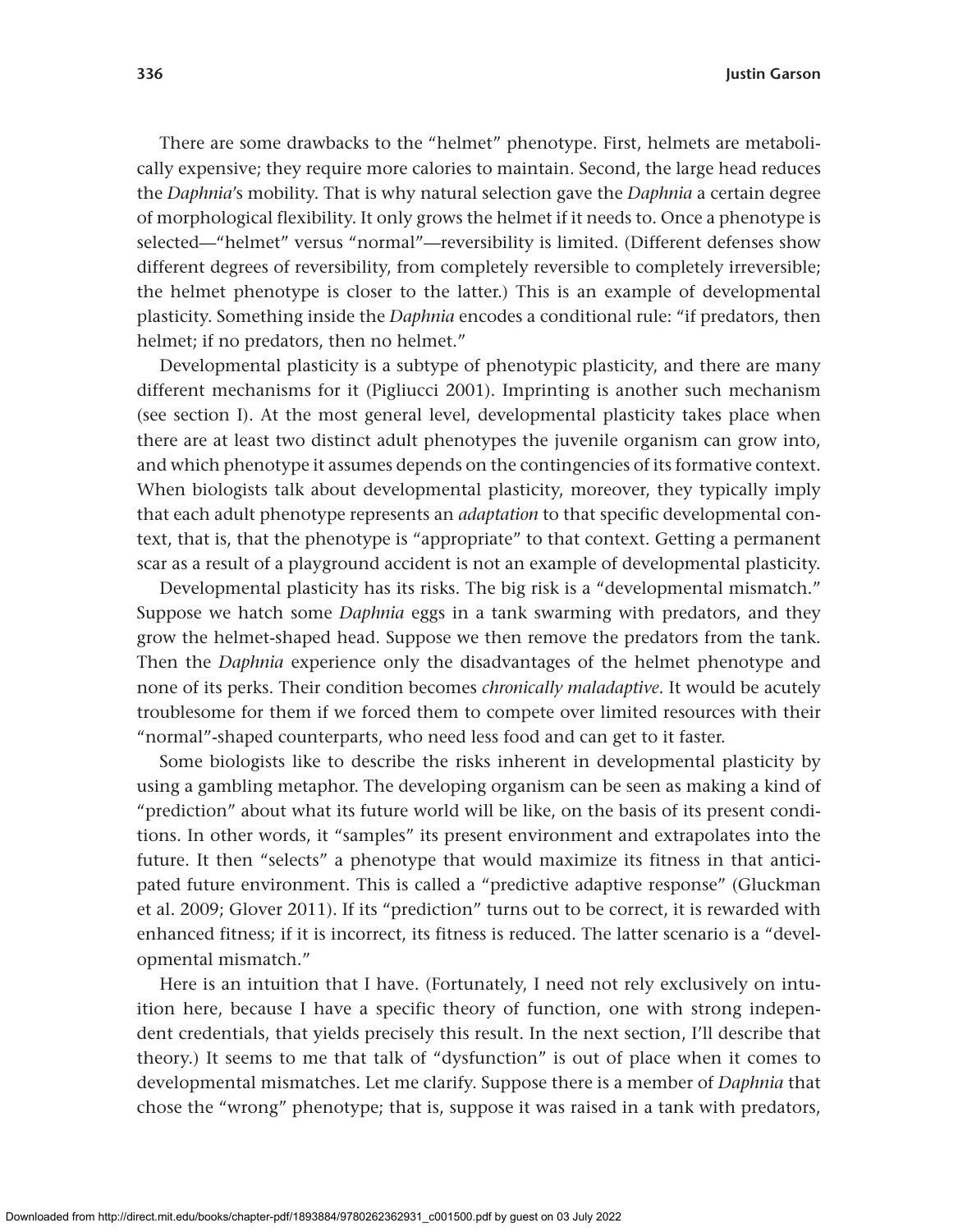it grew the helmet-shaped head, and later, the predators were removed. It exhibits a developmental mismatch and takes a fitness loss as a result. In my opinion, this does not represent an inner "dysfunction." Put metaphorically, nothing "went wrong" inside that *Daphnia*. Its developmental machinery is operating exactly as it is "supposed to." It is neither defective nor diseased; it's just unlucky. (Of course, the mismatch can *cause* a dysfunction, for example, if the *Daphnia* dies of malnutrition. But that sort of dysfunction is incidental to the mismatch; having a mismatch does not logically imply dysfunction.)

This brings me to the central question of the chapter. What if some of our current psychiatric ailments result from developmental plasticity, *rather than* dysfunction? In other words, what if, in certain individuals with bona fide mental disorders, the disorder represents a developmental mismatch, much like a helmet-shaped *Daphnia* in a predator-free environment (see Garson 2015, chap. 8)? Some psychiatric researchers take this possibility quite seriously (for a recent review, see Glover 2011). For example, they argue that some anxiety disorders, such as generalized anxiety disorder, might arise from a contrast between one's formative environment and one's adult environment. The "formative" environment can include both the prenatal "environment," as well as the postnatal environment of the infant or young child. Such mismatches can be chronically maladaptive for the individuals that possess them. This is not a bit of philosophers' speculation but an empirically plausible conjecture, one that should be accepted, or refuted, on empirical grounds. I do not know whether this budding research program—sometimes known as Developmental Origins of Health and Disease (DOHaD)—will ultimately be vindicated (for an overview, see Gluckman and Hanson 2006). But I think it represents an exciting new avenue for exploring the roots of major mental disorders.

This conjecture—that *some mental disorders are developmental mismatches*—raises a significant problem for Wakefield's "harmful dysfunction" (HD) analysis of mental disorder, which holds that all mental disorders stem from biological dysfunctions (e.g., Wakefield 1992, 1999a, 2011). I will lay out the developmental plasticity challenge in three stages. First, I will set out the underlying theory of biological function and dysfunction that Wakefield and I accept. An important upshot of this discussion is that there is a distinction between saying that a trait is *dysfunctional* and saying that it is *functioning normally in an unsuitable environment* (or, perhaps better, that it is unable to function *due to* an unsuitable environment). I will also raise the thorny issue of "function indeterminacy" and explain its relevance to my argument. Second, I will describe a line of criticism that Wakefield's opponents have repeatedly raised. It is called the "evolved mismatch critique." I raise it here because the logical structure of that argument mirrors, in some important ways, the logical structure of my own. I happen to believe that the evolved mismatch critique, when properly understood, undermines Wakefield's analysis, but I will not lean too heavily on that argument here. In the third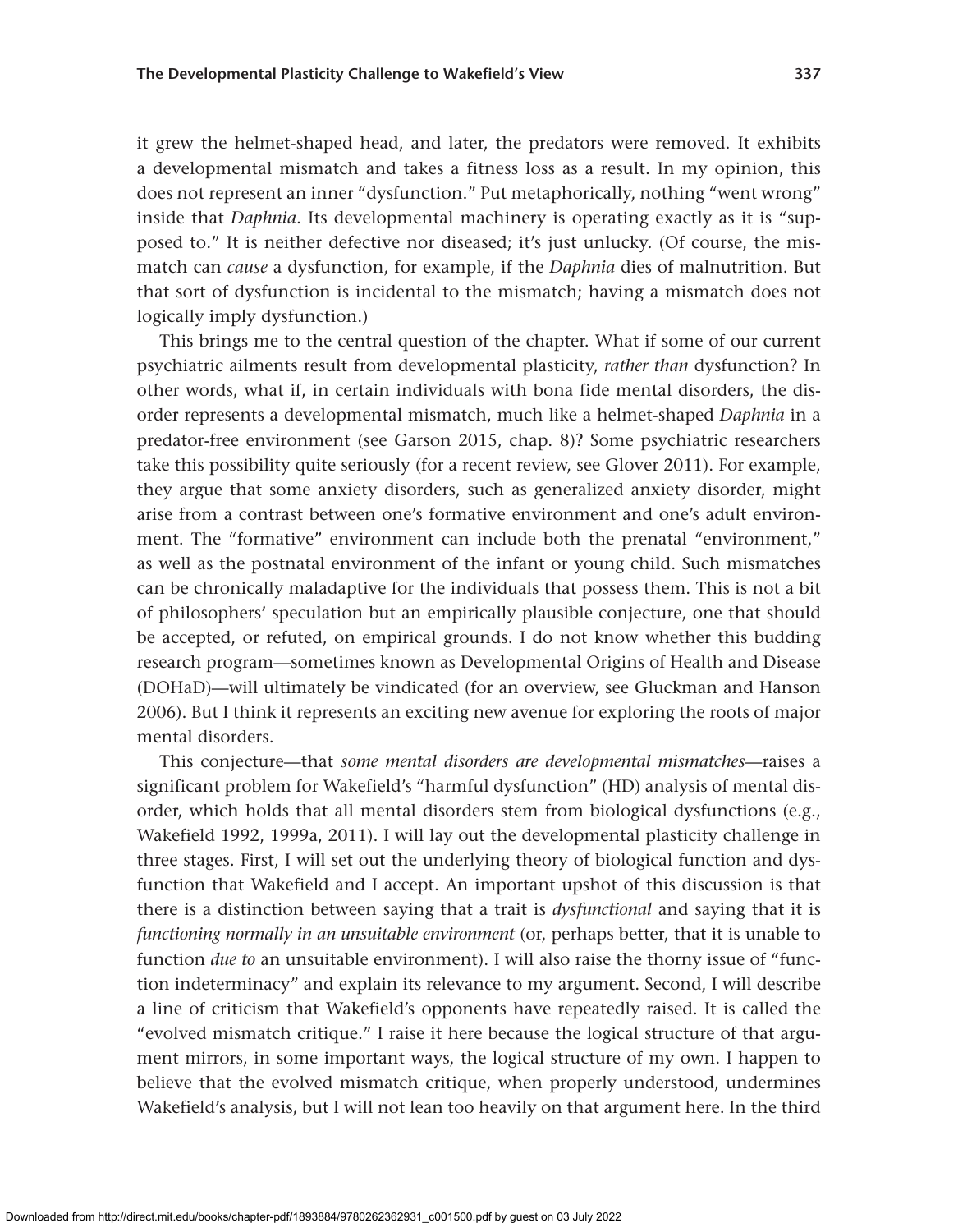**338 Justin Garson**

part, I will explain the developmental plasticity challenge. I will also respond to potential objections against this challenge.

To give credit where credit is due, I should point out that two psychologists, John Richters and Stephen Hinshaw (1999, 442–443), raised a version of this "developmental plasticity challenge" against Wakefield's analysis. They ask us to consider a hypothetical example of a young boy who grows up in an abusive home and develops symptoms of conduct disorder as a result (e.g., aggressive behavior). Suppose that those symptoms were functional and adaptive in the abusive home and that he had those symptoms *because* they were useful to him. Suppose, finally, that when the boy moves to a new, nurturing home, he retains the symptoms of conduct disorder. The boy's "hostile world orientation" is now a fixed part of his young personality, much like the *Daphnia*'s helmet-shaped head. Richters and Hinshaw believe that, in this case, the boy has a mental disorder with no underlying dysfunction. In my terminology, this would be a "developmental mismatch." Richters and Hinshaw, however, raise the example in passing and not entirely persuasively (in section III, I will address Wakefield's response). Moreover, their paper makes numerous general claims about function and development that I do not accept. One way to think about my project is that it represents an attempt to illuminate, more clearly than they did, the logical structure of the argument underlying their example and to give a more plausible example to bolster their case.

#### **I. What Are Functions? What Are Dysfunctions?**

One of the perennial questions of the philosophy of psychiatry is, what are mental disorders? What do all of these diverse conditions, such as schizophrenia, bipolar disorder, and personality disorders, have in common—if anything—that makes them mental disorders? In Wakefield's view, disorders generally, whether mental or physical, are *harmful dysfunctions* (the "HD analysis"). This definition has two parts: *harm* and *dysfunction*. First, in order for something to be a disorder, it must be harmful as judged by prevailing social norms. Second, for something to be a disorder, it must stem from an inner dysfunction on the part of the individual. It can be a dysfunction on the part of the brain or nervous system, for example, or it can be a dysfunction on the part of the mind. The notion of *dysfunction* is what distinguishes disorders, per se, from socially deviant behavior (such as belonging to the American Nazi Party) and from psychological states that are merely unpleasant to have (such as stress about a job interview). The idea that the notion of *dysfunction* is somehow implicated at the core of mental disorders has been raised before (e.g., Spitzer et al. 1977; Klein 1978; American Psychiatric Association 1980, 6). Unfortunately, those authors did not provide a clear explanation of what "dysfunctions" were, so their attempts at definition left much to be desired.

What is it, then, for something to be a dysfunction? What are functions? Here, Wakefield relies on a certain conception of function that philosophers of science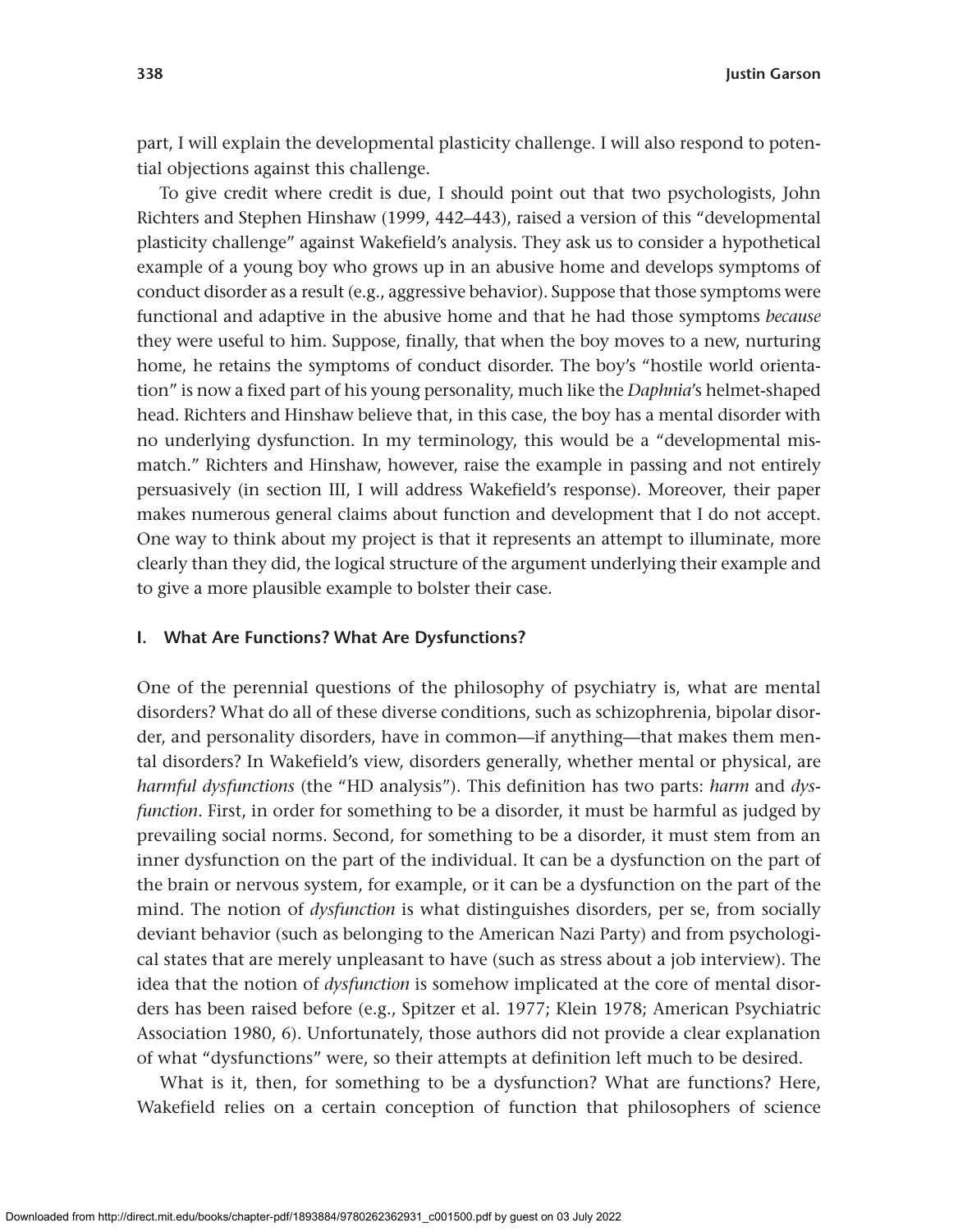developed in the 1970s and 1980s, the *selected effects* theory of function (see Wright 1973; Millikan 1984; Neander 1991). There are several nuances here when it comes to distinguishing various forms of the theory, but roughly, the theory holds that *the function of a biological trait is whatever it was selected for by natural selection*. In other words, the function of a trait is the reason it evolved by natural selection. The reason my nose has the *function* of helping me breathe, and not the *function* of holding up glasses, is that the former benefit explains why people have noses (via appeal to natural selection). Traits that did not evolve by natural selection, such as birthmarks or freckles, do not have functions at all, even if they happen to benefit us from time to time. I accept the selected effects theory, and in the remainder of this chapter, I will take it for granted, and I urge the reader to do the same, at least for the sake of argument. (Garson [2016] defends the theory from several common criticisms.)

Now that we know what functions are, it would seem that defining "dysfunction" would be fairly easy. But we quickly encounter conceptual obstacles. In the remainder of this section, I will note some of those obstacles and develop a definition of "dysfunction" that resolves them. At first pass, it would seem that *something is dysfunctional just when it cannot perform its function*. The eyes of a person who is congenitally blind are dysfunctional because they cannot perform their function of seeing.

There are some details that are not entirely resolved, but it is not necessary to resolve them here. For example, most traits can exhibit various rates of functioning, and it is difficult to "draw a line" between those instances when a trait functions at a low but intuitively "acceptable" rate and those instances when it is dysfunctional (Wakefield 1999a, 379; also see Schwartz 2007; Garson and Piccinini 2014). Some of Wakefield's critics have raised this "line drawing problem" as a significant objection (e.g., Lilienfeld and Marino 1995, 414), but I do not consider it a deep problem. Rather, it reflects the standard sort of vagueness that most philosophical concepts possess. In my usage, to say a trait is "dysfunctional" implies either that it cannot perform its function at all (e.g., cardiac arrest) or that it can only perform its function at an unacceptably low rate. A trait is "nonfunctional" when it does not have a function (birthmarks or freckles).

Here is a more serious problem with our simplistic definition of dysfunction. Just because a trait cannot perform its function, that alone does not make it dysfunctional. In other words, the inability to perform a function (at an acceptable rate) is necessary, but not sufficient, for dysfunction. A simple example will prove the point. Suppose I am blindfolded. My eyes cannot perform their function of seeing. They are not, however, dysfunctional. So dysfunction is not just the inability to perform a function but something more. To say that something is dysfunctional implies that it cannot perform its function for intrinsic or constitutional reasons and not just because of an unsuitable environment (Dretske 1986; Neander 1995; Wakefield 1999a, 385). There are various ways we can describe the blindfold situation. One way is to say that my eyes are "functioning normally in an unsuitable environment." Another way is to say that my eyes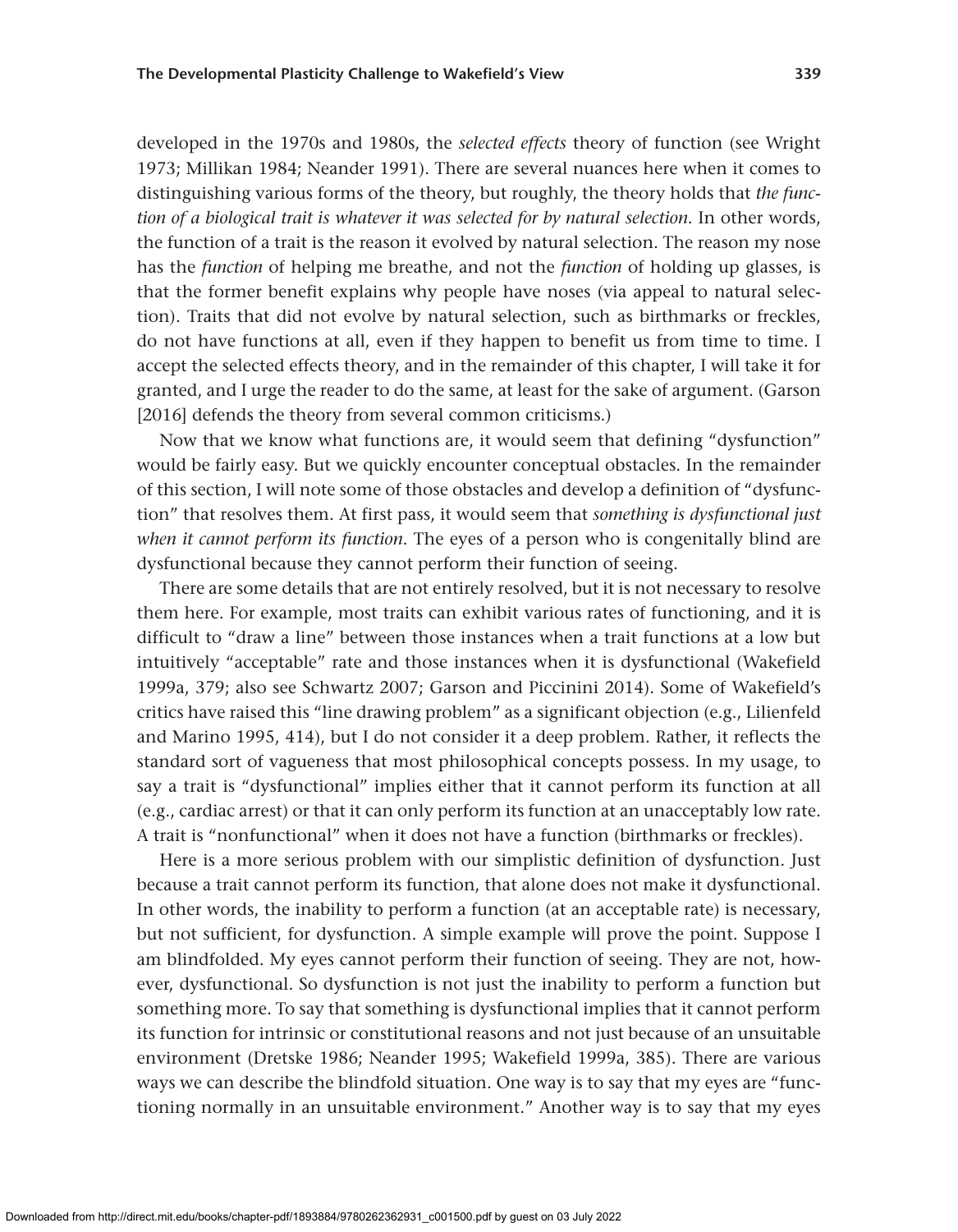are "unable to function *because* of an unsuitable environment." It does not really matter which way we describe the case. The important point is that it is not a dysfunction.

These considerations suggest that we should amend our definition to say that *something is dysfunctional just when it cannot perform its function, for "inner" or "constitutional" reasons, rather than because it's in an unsuitable environment*. But we are not quite out of the woods yet. There is a certain conceptual puzzle that has plagued the selected effects theory for decades and creates new trouble for defining "dysfunction." (In fact, it plagues most theories of function that tie function to evolution.) It is called the problem of function indeterminacy. (There are various forms of indeterminacy; here, I will describe the "hierarchical" form of indeterminacy.) The problem of indeterminacy, at the most general level, is that there are many ways of describing a trait's function, all of which are allowed by the selected effects theory. Is the function of the heart simply to *beat*? To *circulate blood*? To *bring nutrients to cells*? To *keep the organism alive*? All of these descriptions are acceptable because they are all effects that explain why the heart evolved by natural selection. (The issue is more complex, because the heart has other functions than merely beating; for example, it also regulates its rate of pumping in order to maintain a stable ratio of carbon dioxide to oxygen. I will set aside such details at present and simply focus on the heart's beating.)

Fortunately, in most cases, it does not matter how we describe the heart's function. In some cases, however, it matters quite a bit, particularly when we are trying to specify, in a rigorous and precise way, when something dysfunctions. That is because different ways of describing a trait's function may be more or less suggestive of "dysfunction." Suppose somebody's heart is beating at a relatively normal rate, but that person has a ruptured artery in his or her brain that prevents blood from circulating effectively. Is that person's *heart* dysfunctional? If we say that the function of the heart is simply to *beat* (i.e., engage in systole and diastole), then it is *not* dysfunctional. It is doing exactly what it is "supposed to" do. If we say that the function of the heart is to *circulate blood*, it *might* be dysfunctional (since, after all, it cannot do what it is "supposed to" do). It would depend on the details of our definition of dysfunction.

Different theorists have proposed different solutions to the problem, and I will not attempt to survey them all. I endorse a simple and plausible solution developed by Neander (1995), who also explores conceptual nuances that I do not have the space to explore here. Her solution stems from the following observation. In our example, the different descriptions of the heart form a certain series, that is, a hierarchy defined by cause and effect. By beating, the heart circulates blood. By circulating blood, the heart brings nutrients to cells. By bringing nutrients to cells, the heart keeps us alive. When we say that the function of the heart is simply *to beat*, we are describing the most "proximal" member of that chain. When we say that the function of the heart is to *keep us alive*, we are describing its most "distal" member. When we say that the function of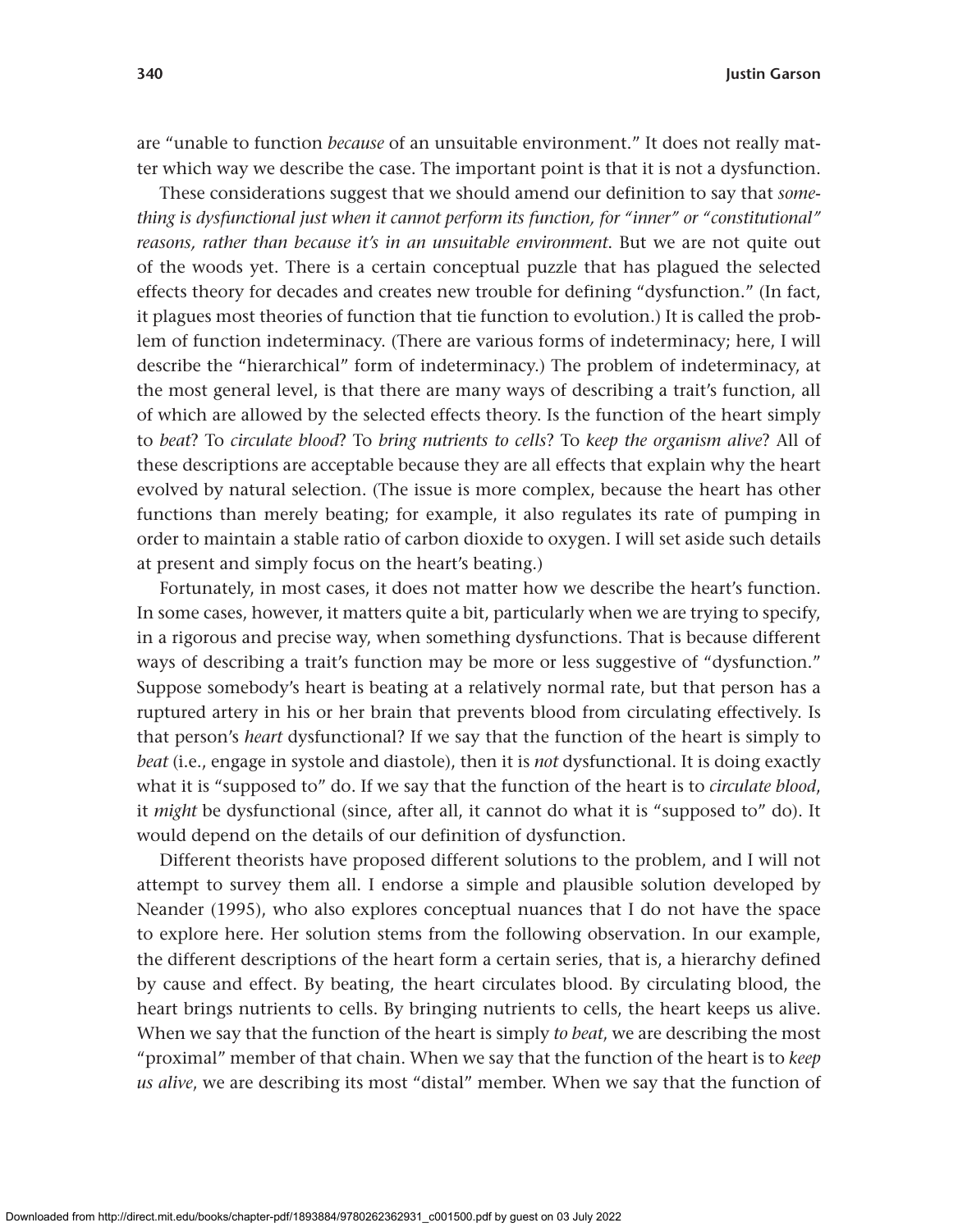the heart is to *bring nutrients to cells*, we are describing an "intermediate" member of that chain, somewhere between the most proximal and the most distal.

Her view is that a trait is dysfunctional only when it cannot perform its most proximal function. The heart is dysfunctional only when it cannot *beat*. There are two good reasons for accepting her solution. The first is that it is intuitively appealing. I think it gives the "correct" verdict in the example of the heart. The second is that it is, from a biomedical perspective, the most sensible solution. In the biomedical context, when we say that something is dysfunctional, we are indicating, in a pragmatic way, that it is an appropriate target of medical intervention (Buller 1997). But presumably, if the heart cannot circulate blood because of a ruptured brain artery, we should target the artery and not the heart! To say that the heart is dysfunctional seems contrary to good medical practice. Wakefield (1999a, 386) also describes the problem of indeterminacy (see his bacterium example), and he seems to accept the same solution.

My viewpoint about function indeterminacy informs my intuition about the *Daphnia* case. Let's assume, for the sake of simplicity, that there is a mechanism (*M*) in the *Daphnia* that obeys the following rule: "if predators, then helmet; if no predators, then no helmet." There are many ways of describing *M*'s function. We could say that *M*'s function is to trigger a certain developmental sequence (one that yields the helmet head) in response to kairomones. Perhaps it does this by releasing a certain hormone into the bloodstream. Then the function of *M* is to *release hormone H in response to kairomones*. Alternatively, we could say that *M*'s function is to *protect the individual from predators*. The former is a more proximal way of describing its function and the latter a more distal way of describing its function. That is because the two descriptions form a series: the mechanism typically *protects the individual from predators* by *releasing hormone H in response to kairomones*.

Now, suppose we have a developmental mismatch. Is there any dysfunction? Described in the most proximal way, the answer is no. *M* fully and adequately discharged its function when it released hormone *H* in response to kairomones. Described in a more "distal" way, there could be a dysfunction. After all, if there are no predators around, *M* certainly cannot perform its function of protecting the individual from them. So, whether or not it is "dysfunctional" depends, in part, on how we describe it. I prefer the more proximal description for the reasons I gave above.

My discussion may seem to belabor the point, but there are cases where I think Wakefield is potentially inconsistent in his approach to function indeterminacy, and the way we describe the *Daphnia*-type case is pivotal to my argument. On one hand, Wakefield's (1999a, 386) explicit comments about indeterminacy seem to agree with my own, namely, that we should prefer the most "proximal" description of an item's function (as in the bacterium case). On the other hand, some of his specific examples seem to run contrary to that point. He discusses an example of filial imprinting gone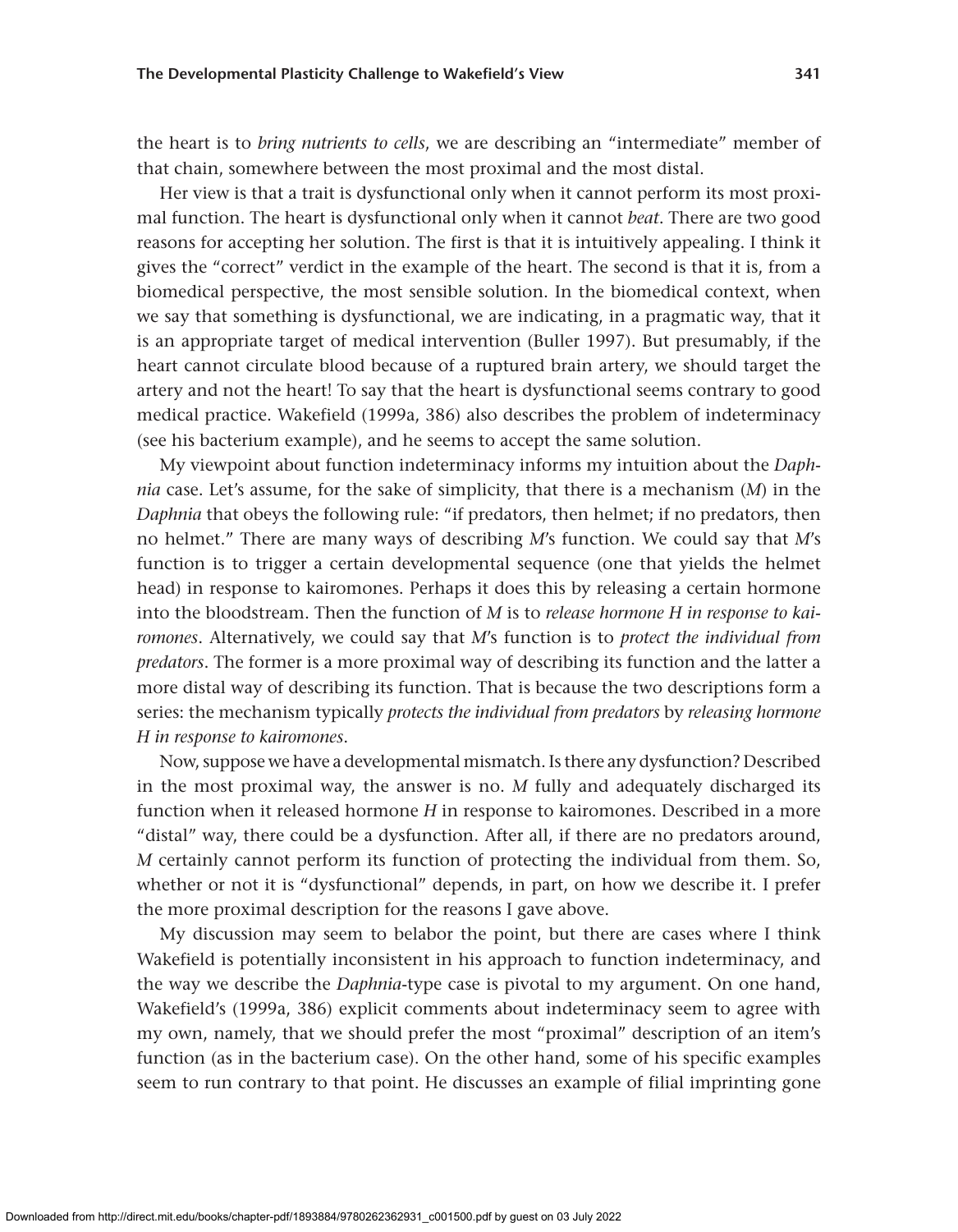awry, that is, where a gosling imprints on a passing porcupine (Wakefield 1999b, 468; 2000, 263). (Imprinting refers to a developmental "window" of time in which a juvenile organism forms a strong, lifelong preference. The function of filial imprinting in goslings is to cause them to form an attachment to their own mothers. The mechanism by which this works is that they form an attachment to the first large, suitably moving object that they encounter. Imprinting goes awry when the mechanism causes a gosling to imprint on an object that is not its mother.) The gosling now has an enduring inner disposition to follow around a porcupine. Wakefield says that this disposition is a dysfunction. I do not consider it a dysfunction (Murphy and Woolfolk [2000b, 279] have similar reservations about Wakefield's imprinting case). I think there would be a dysfunction if the gosling failed to imprint on a passing porcupine, so long as that porcupine moved about in the right sort of way and if that porcupine entered the gosling's visual field at just the right time. The gosling's disposition would be chronically maladaptive but not dysfunctional.

I suspect that the difference of opinion between Wakefield and myself traces back to the problem of function indeterminacy. For there are two ways of describing the function of the imprinting mechanism in the gosling's brain, and one is more proximal than the next. The first, most proximal description is to say *M*'s function is to cause the gosling to form a strong attachment to the first large, suitably moving object it sees. The second, more distal description is to say *M*'s function is to cause the gosling to have a disposition to follow its mother. The first is more proximal than the second because the mechanism typically causes the gosling to follow its mother *by* causing the gosling to form a strong attachment to the first large, suitably moving object it sees. If we stick with the first description in the porcupine case, we see there is no dysfunction. *M* has performed its job admirably. If we stick to the second description, we have some evidence of dysfunction (after all, *M* cannot discharge its function). I have given reasons for my preference for the more proximal description. I will come back to this issue in section III.

To summarize this rather abstract discussion: the function of a trait is the reason it evolved by natural selection, and *a trait is dysfunctional just when it cannot carry out its most proximal function, for constitutional reasons.*

### **II. The Evolved Mismatch Criticism of the HD Analysis**

In this section, I present one long-standing objection against Wakefield's view, the "evolved mismatch" criticism. I raise it here because it forms a backdrop to my own argument (next section), and it has a very similar logical structure. What if some of our devastating psychiatric ailments, such as major depression, anxiety disorders, psychopathy, and so on, actually *benefited* our Pleistocene ancestors? What if, moreover, the *fact* that they benefited those ancestors partly explains why they are around today? Then, if we accept the selected effects theory of function, we would have to say that those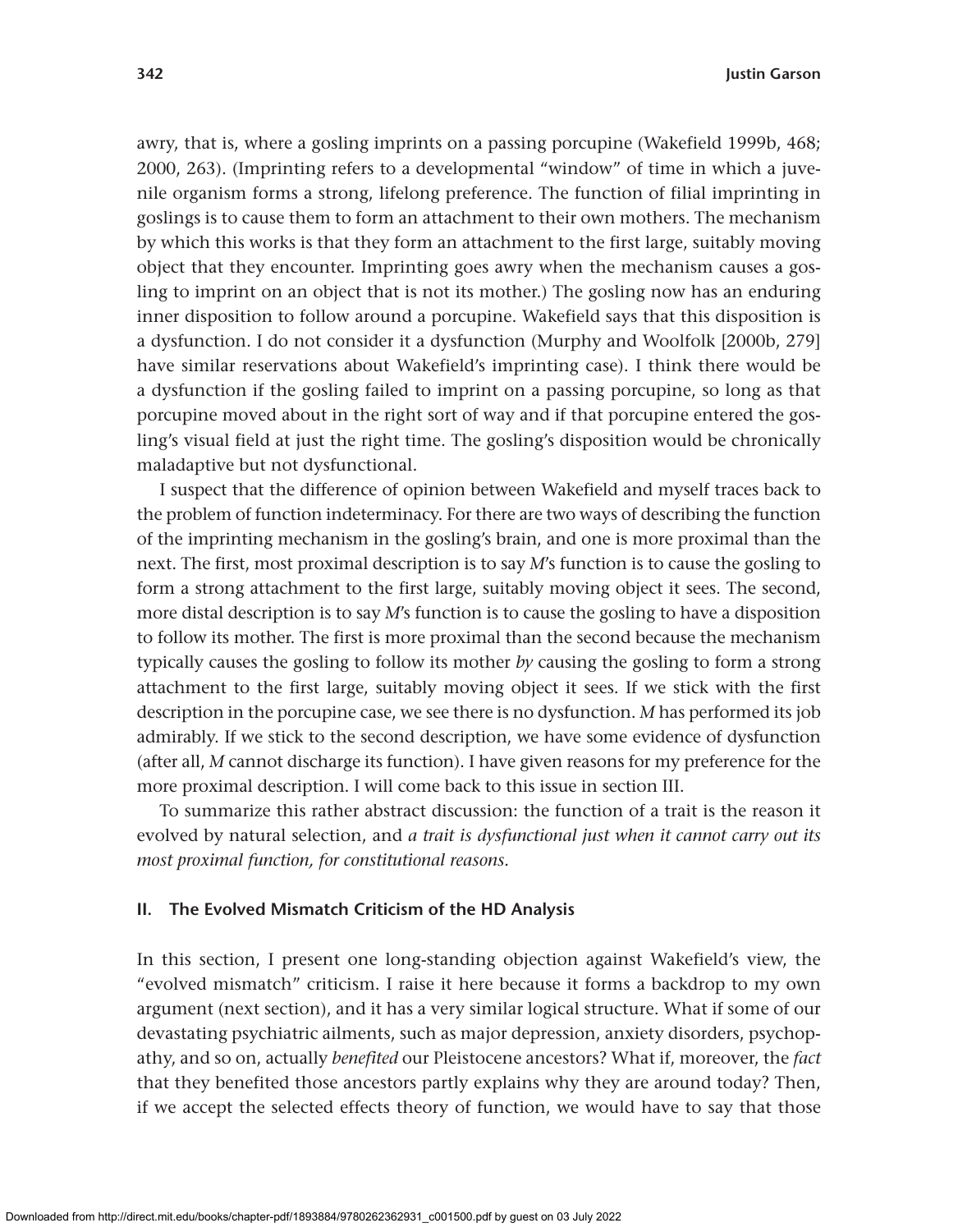disorders do not arise from "dysfunctions." They would be adaptations. Furthermore, if we accept the HD analysis, we would be forced to conclude that depression (say) is not actually a mental disorder. That strikes me as deeply counterintuitive. It seems to me that depression, particularly when severe enough to lead to hospitalization or suicide attempts, constitutes a paradigmatic mental disorder, regardless of how it happened to evolve. People who have raised this mismatch critique against Wakefield include Lilienfeld and Marino (1995, 416; 1999, 406), Richters and Hinshaw (1999, 442), Woolfolk (1999, 662), Bolton (2001, 194), Murphy and Stich (2000, 81), and Murphy and Woolfolk (2000a, 244).

Let me clarify what I take to be the strongest form of the evolved mismatch argument. I am *not* claiming that any particular mismatch hypothesis is true. Rather, the best argument is a modal one, and I will summarize it in four sentences: it is empirically plausible that some mental disorders represent mismatches, not dysfunctions. Therefore, it is logically possible that the same is true. But the HD analysis implies that this claim is logically impossible. So, the HD analysis is wrong.

Here is another way of putting the point, one that Wakefield sometimes opts for. To the extent that the HD analysis is a conceptual analysis of clinical usage, then Wakefield is committed to the following prediction: *if* researchers and clinicians were to generally accept that a certain condition (say, antisocial personality disorder) is an evolved mismatch, *then* they would stop labeling it a "disorder." Wakefield uses the example of fever to bolster his point. Medical researchers once considered fever to be a "disorder"; when they came to grasp its adaptive significance, they stopped calling it that (Wakefield 2000, 260; also see Wakefield 1999b, 468). I am not entirely convinced by this example, since what we discovered about fever is that it is beneficial for us. It is not a mismatch at all. So, I don't think we can use the fever example to draw inferences about an evolved mismatch case. Moreover, as I indicated above, it would be surprising to me if Wakefield's prediction were correct, because several researchers have endorsed mismatch hypotheses for various disorders, and they seem to believe, judging by their terminology, that the conditions they study are, in fact, "disorders" (or "pathologies," "diseases," etc.) (e.g., McGuire and Troisi 1998; Gluckman and Hanson 2006; Glover 2011). Nonetheless, I applaud Wakefield for being willing to make a risky prediction, and I wish more philosophers would do the same.

I will give a simple example to convey the style of an "evolved mismatch" explanation. One theory of depression is known as the "social competition" hypothesis (Price et al. 1994). In the Pleistocene era, when many of our cognitive mechanisms were being formed, there were numerous male-to-male conflicts over food, shelter, and sexual partners. Occasionally, one of the "disputants" must have been severely outcompeted by the other. Now, zoom in on a particular such conflict. Suppose the "underdog" had some gene mutation that caused him to feel depressed, rather than aggressive. Suppose his depressed mood made him bow out of the fight and to accept a lower status within the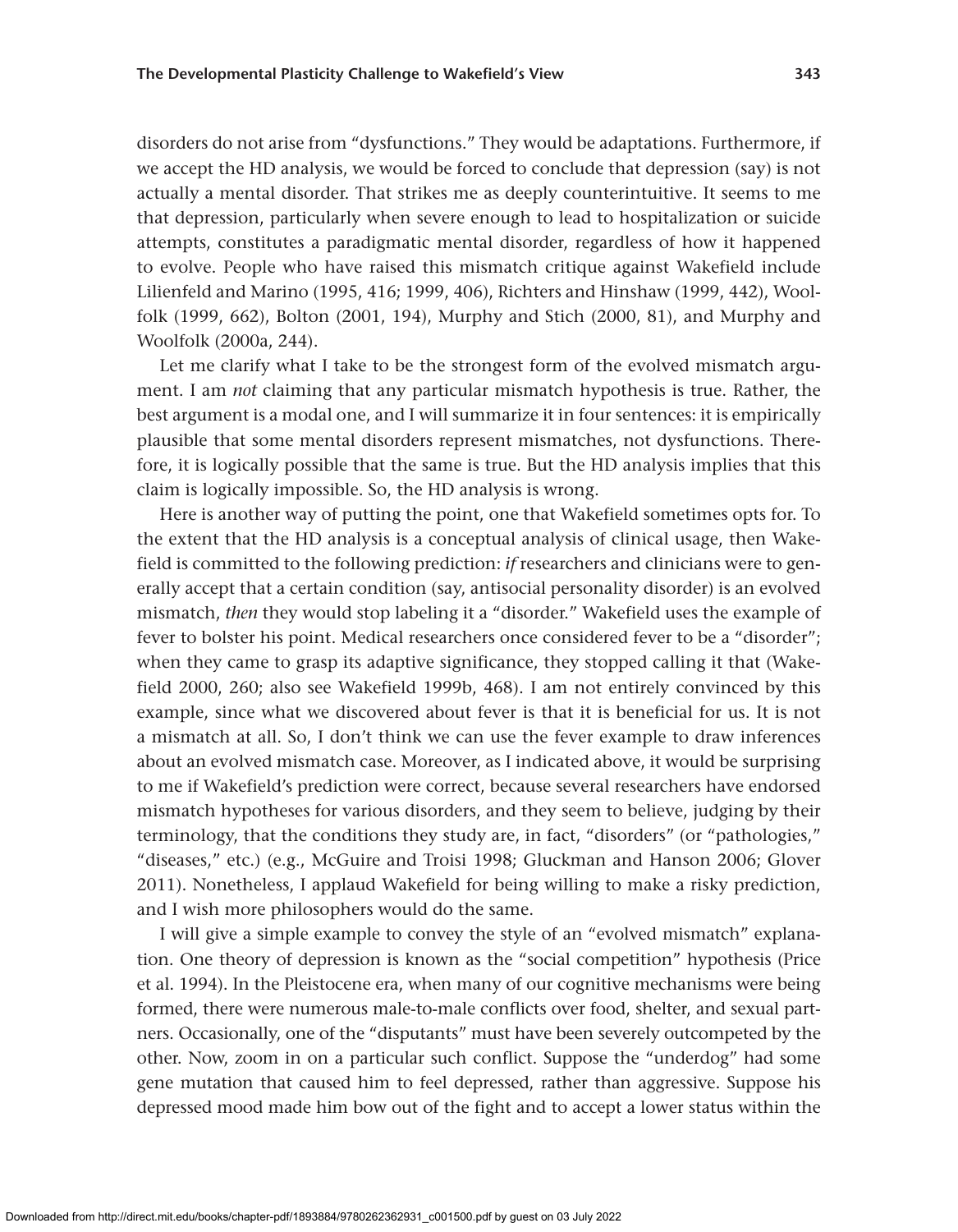social hierarchy. Then, the depressed feelings would have conferred a fitness advantage (over individuals with no mutation), since it would have prevented him from getting killed or wounded in a pointless fight. The proponents of the social competition hypothesis believe that it explains various cognitive, behavioral, and neurochemical features of depression and that it has important implications for therapy.

Mismatch explanations are a subtype of adaptationist explanation. As such, they can, in the best-case scenario, be rejected or revised as fresh evidence surfaces. For example, Murphy (2005, 756) notes that the social competition hypothesis fails to explain a range of somatic symptoms associated with depression, but he acknowledges that other mismatch hypotheses may be superior. For example, some mismatch theorists have argued that depression does not result from competition, but it has a kind of signaling function to elicit help from parents or partners (Watson and Andrews 2002). Others have tried to synthesize the competition and signaling theories (see the "social risk" hypothesis of Allen and Badcock 2003; for a recent overview, also see Rottenberg 2014). (Of course, if there are different types of depression, then one would not expect a single mismatch theory to cover them all.) Others have criticized mismatch hypotheses for phobias (Murphy 2005; Faucher and Blanchette 2011). My point is that, even if one or another specific mismatch hypothesis fails, that does not undermine the credibility or coherence of mismatch hypotheses generally. By the same token, the failure of one or another adaptationist hypothesis does not undermine adaptationism as a research program. If anything, I think the general research program is gaining new momentum, particularly in light of the DOHaD.

Note that it is one thing to be critical of the way that clinicians overdiagnose depression, and it is another thing to deny that depression is a disorder. Horwitz and Wakefield (2007) eloquently argued that clinicians overdiagnose depression. But in saying this, they acknowledge that there is a genuine mental disorder (which they sometimes call "depressive disorder") and that, sometimes, psychiatrists correctly identify it. The claim I am making is this: what if, say, what they call "depressive disorder" turns out to be an evolved mismatch? Then, Wakefield would have to acknowledge that it is not a mental disorder, which is contrary to the view that he and Horwitz staked out in that book.

In the next section, I will explore a variant on the evolved mismatch argument, one that has been neglected in the literature surrounding the HD analysis. I call it the developmental plasticity challenge, and I think it raises additional problems for Wakefield's view.

#### **III. Developmental Mismatches and Dysfunctional Mechanisms**

Suppose there were some condition (one that psychiatrists study) that proved to be a developmental mismatch, rather than an evolved mismatch. That is, suppose it were the outcome of developmental plasticity, but the environment changed, like the *Daphnia*'s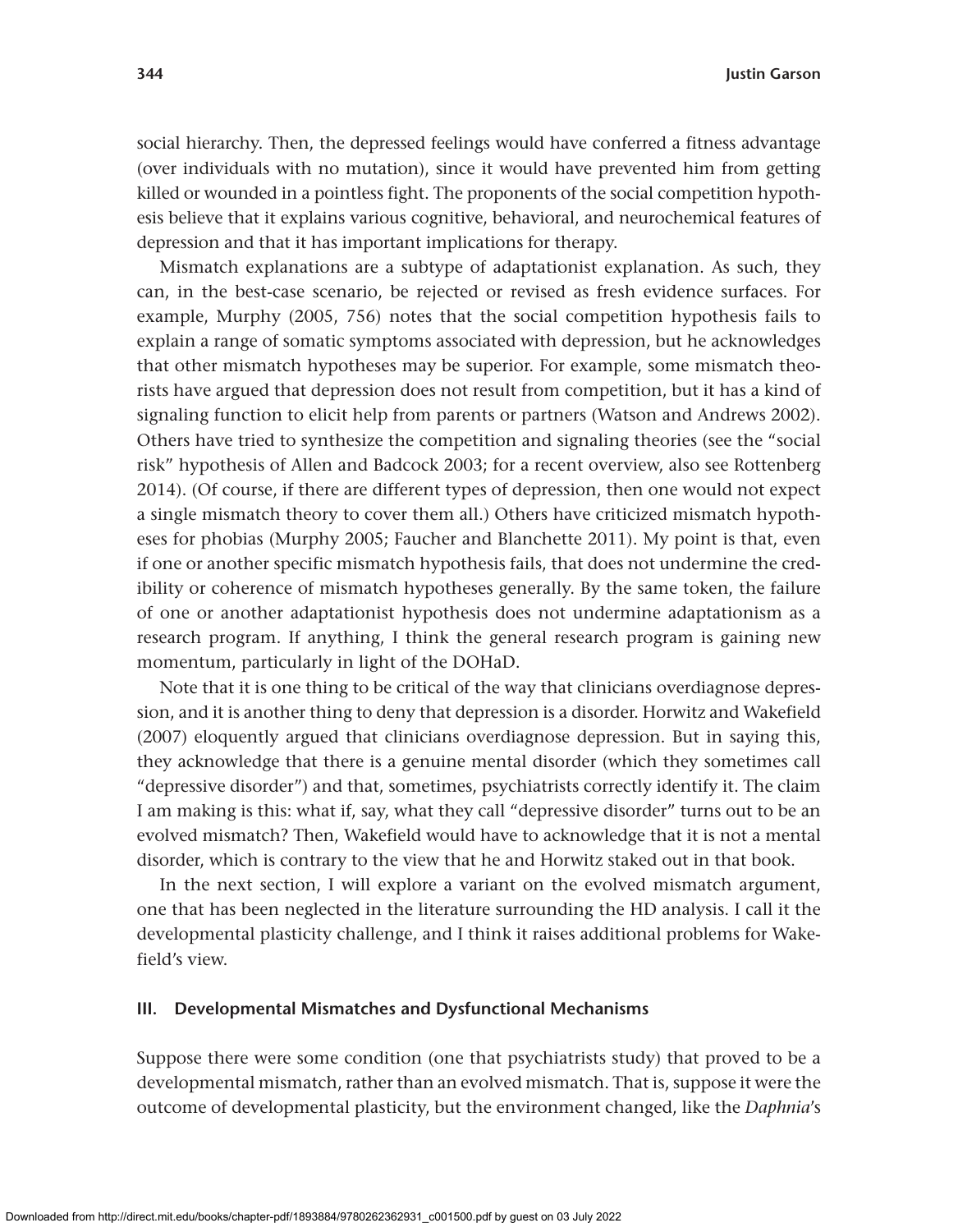helmet-shaped head in predator-free waters. Then, according to the HD analysis, it would not stem from a "dysfunction," and therefore, it would not be a mental disorder. I think there are empirically plausible cases of such developmental mismatches, and they constitute a problem for Wakefield's view.

Perhaps the most plausible example of a developmental mismatch is for the anxiety disorders, such as generalized anxiety disorder. When we talk about anxiety disorders, we are not talking about transient states of disturbance that accompany common stressors such as a job loss or a move. Those emotions, I take it, are normal, nondisordered responses to the vicissitudes of life. What I am talking about are more or less chronic, maladaptive conditions that seem disproportionate to any external "triggers." Generalized anxiety disorder is described as a chronic and uncontrollable state of worry that is disproportionate to external stressors and that can easily shift from one concern to another. It can be associated with restlessness, fatigue, and the inability to concentrate. Panic disorder is the condition of having recurring panic attacks. These are typically short-lived but extremely intense episodes of distress and discomfort (American Psychiatric Association 2013). If anything has a right to be called a mental disorder, these do.

Is it plausible to think that anxiety disorders, at least in some individuals, represent developmental mismatches—more or less irreversible adaptations to prenatal or early postnatal experiences? There is some suggestive evidence for the theory. The empirical basis for the theory is that fetuses, infants, and young children who are exposed to highly stressful environments are susceptible to anxiety disorders as adults (e.g., Heim and Nemeroff 2001; McGowan et al. 2009; Glover 2011). Perhaps that should not seem very surprising, but it leads to an intriguing conjecture: what if susceptibility to anxiety disorders is an example of developmental plasticity? That is, what if susceptibility represents a kind of adaptation to a high-stress developmental context? Then, those disorders would not, in fact, represent dysfunctions. They would have the exact same ontological status as the helmet-shaped head of the *Daphnia*. They would be adaptations. If that were the case, then, according to the HD analysis, they would not be disorders. That seems wrong.

One might wonder how having an anxiety disorder, like generalized anxiety disorder, could be beneficial or useful. In what context might those help us survive? The specific adaptationist hypothesis on offer is that anxiety is associated with enhanced vigilance to potential threats in one's environment (Glover 2011). People who are anxious tend to watch out for things that might hurt them. As a consequence, if there are real, genuine threats in one's formative environment, then it could very well pay to be anxious as an adult, in a kind of chronic, intense, way, not in a run-of-the-mill way. (I presume that Wakefield would agree that some level of anxiety is adaptive, but that extreme levels represent a dysfunction of those anxiety-generating mechanisms. But my point is that it is empirically plausible that "extreme" levels of anxiety could represent adaptations, too. That is the possibility I wish to explore here.) Similar sorts of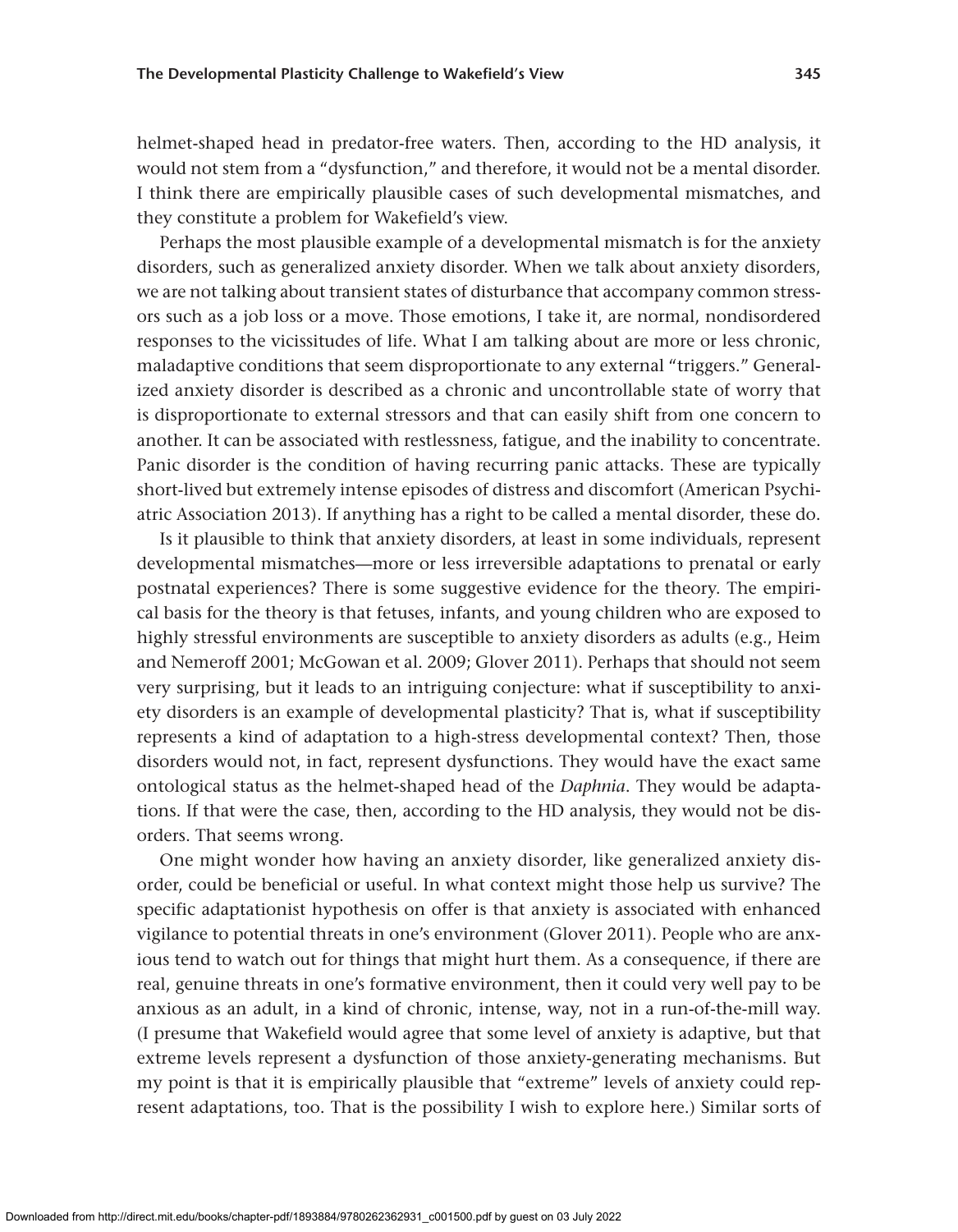arguments have been offered for other disorders such as attention-deficit/hyperactivity disorder and conduct disorder.

As a matter of logic, there are two ways that Wakefield could defend his theory, on the assumption that some mental disorders represent developmental mismatches. First, he could say that there is no dysfunction in those individuals, but there is no disorder either. Second, he could accept that, of those anxiety disorders that result from developmental plasticity, they are genuine mental disorders, but there *is* an underlying dysfunction. I will briefly summarize why both responses strike me as unsatisfying.

Wakefield (1999b, 468) explores both lines of argument in response to Richters and Hinshaw's (1999) example. Recall that, in their argument, we are asked to imagine a young boy who grows up in an abusive family environment and responds by developing symptoms of conduct disorder. They ask us to suppose that those symptoms are, at least initially, adaptations and that they are useful and valuable to him in that abusive environment. Later, the boy moves to a nurturing, nonabusive environment, but the symptoms of conduct disorder do not abate. They are a "fixed" part of his character, like the *Daphnia*'s helmet-shaped head. They argue that this would be an example of a disorder without a dysfunction. Wakefield entertains two different responses: the first that there is no dysfunction and no disorder either, and the second that there is both a disorder and a dysfunction.

#### **3.1 No Dysfunctions, No Disorders**

It seems to me that Wakefield's first line of response, which would deny that anxiety disorders are actually mental disorders, strays perilously close to resolving the issue by definitional fiat or stipulation. At the very least, I would like to be given an independent reason for thinking that, if some anxiety disorders result from plasticity, then they are not real disorders at all. Without any good independent reason, I worry that the HD analysis is something like a stipulative definition, rather than a conceptual analysis or a theoretical definition (e.g., Millikan 1989), and Wakefield clearly does not intend the HD analysis to be a piece of stipulation. Moreover, as I indicated above, the few people who have endorsed the claim that some mental disorders are developmental mismatches seem to describe those conditions as "disorders," "pathologies," and so on (as I indicated in the previous section; e.g., Gluckman and Hanson 2006). So I do not think this first line of response is entirely promising.

One line of evidence that Wakefield might adduce to support this move is to say that clinical intuitions are, in fact, overwhelmingly on his side and that my own linguistic intuitions are idiosyncratic. Interestingly, Wakefield and his colleagues have conducted some experiments that suggest that clinical intuitions tend to be consistent with his HD analysis of mental disorder (Wakefield et al. 2002; Wakefield et al. 2006). Those experiments went as follows. A large number of graduate students in mental health were presented with a series of vignettes. In one version of the story (the "negative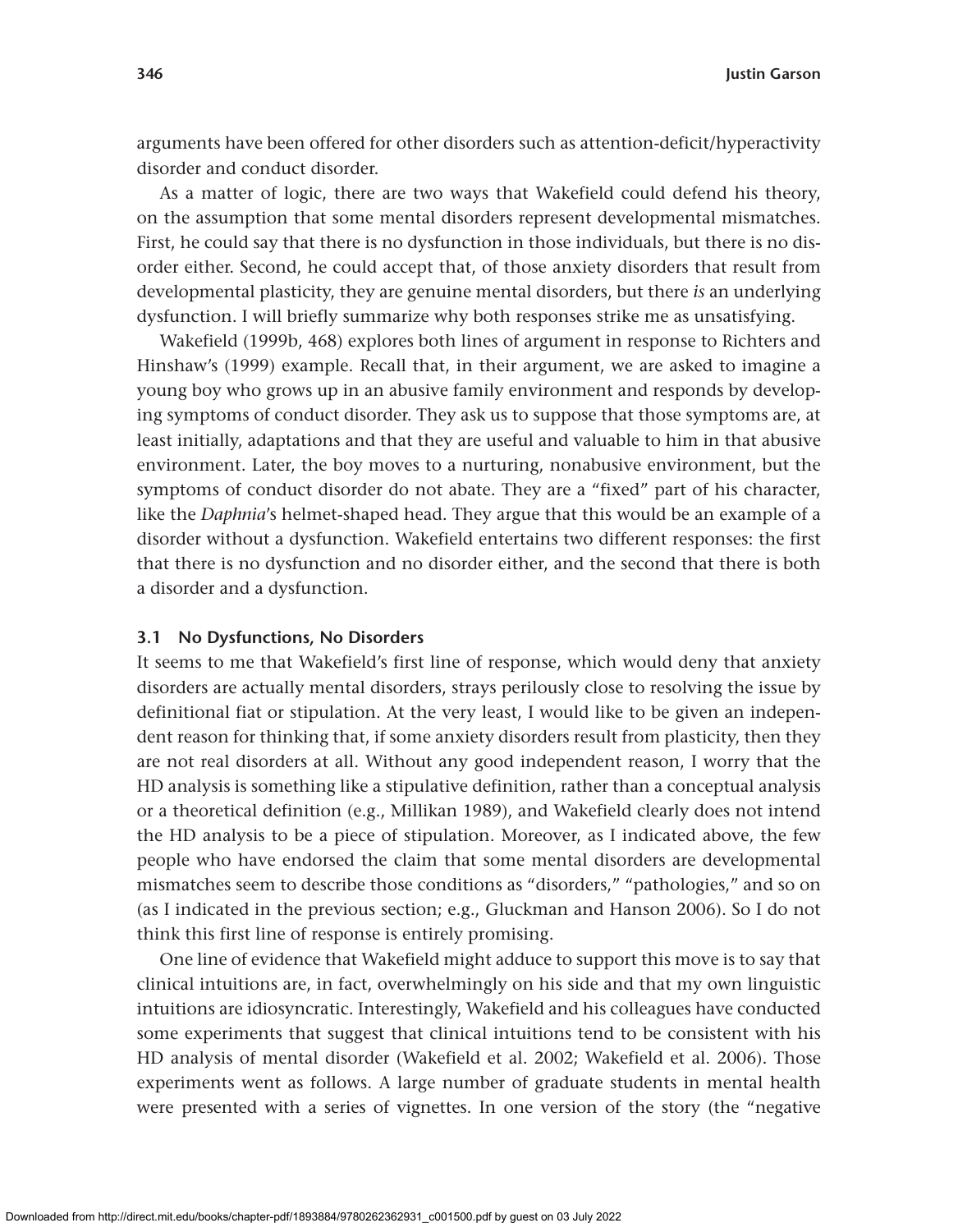environment" vignette), a teenager exhibits various symptoms of conduct disorder, but these symptoms are portrayed as having current usefulness (e.g., in response to current family abuse or gang activity). In another version of the story (the "internal dysfunction" vignette), a teenager exhibits the same symptoms, but nothing in the story would suggest that they are appropriate or useful responses to some current life situation. Graduate students tended to judge that the individual in the first vignette did *not* have a genuine mental disorder, but the individual in the second did. Wakefield interpreted this result to support his HD analysis, because there is clearly no "dysfunction" in the first.

I do not believe that these vignettes are relevant to this discussion, although they are fascinating in their own right. That is because they do not contrast "dysfunction" scenarios with "mismatch" scenarios. Rather, they contrast a scenario in which the condition has obvious current utility with one where it does not. Technically, a "mismatch" scenario would fall under the second type of vignette, where the trait in question does not have current utility. It would be interesting, however, to extend those sorts of experiments to investigate clinical intuitions regarding mismatch cases.

### **3.2 Both Dysfunctions and Disorders**

The second way to respond is to say that, in the case I've described (where anxiety disorders result from developmental plasticity), the affected individuals do have mental disorders, but there *are* underlying dysfunctions. But where is the dysfunction? Wakefield entertains this response to the conduct disorder case. As he writes (1999b, 468), "If the mechanism's function is to shape personality specifically in response to the early broader environment (not the family environment, which evolutionarily is expected to be reasonably benign) to prepare for the later broader environment, then the 'accidental' setting of personality parameters by extreme (evolutionarily unexpectable) family abuse is a dysfunction." The idea is this. In the conduct disorder case, the child has a certain cognitive mechanism, *M.* The function of *M* is to sample the threat level in his formative environment and to shape his personality as a result, so as to prepare him for the types of encounters he might face in the future. Unfortunately, because of the abusive family environment, *M* is unable to adequately prepare him for his future environment. After all, the future environment (let us suppose) is relatively benign, which, of course, he couldn't have guessed from his abusive family life. So, *M* cannot fully discharge its function, and it is dysfunctional.

If this is the sort of response that Wakefield is committed to, then there is a substantive disagreement between Wakefield and myself regarding how to describe the conduct disorder case. Like the blindfold case or the *Daphnia* case, I would say that this is a situation where *M* is functioning normally in an unsuitable environment (or, perhaps, *M* is unable to function because of the unsuitable environment) and it is not dysfunctional. It seems to me that the function of this hypothetical cognitive mechanism is to "sample" the ambient level of threat in the formative environment and to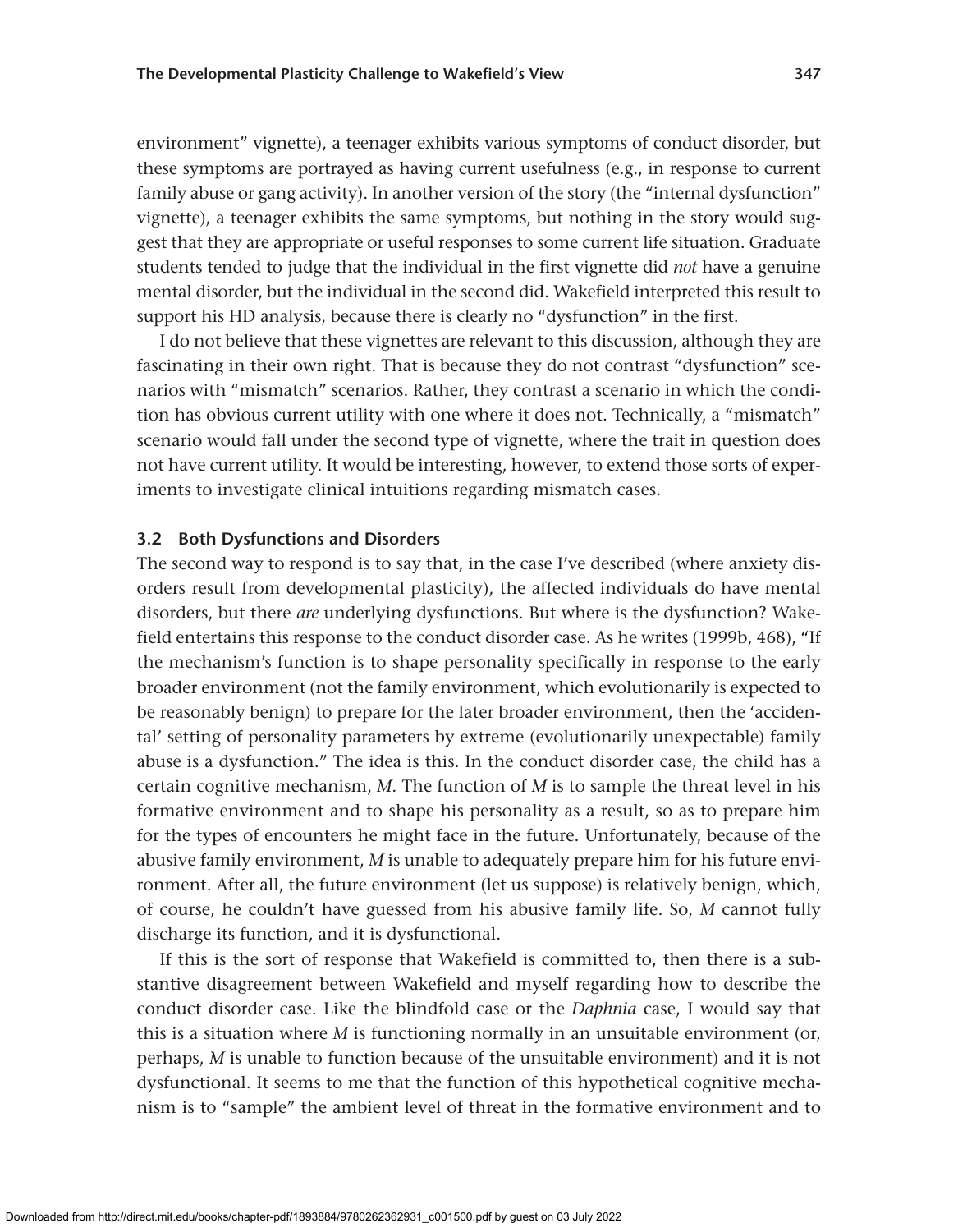adapt the child's personality as a result. It seems to me that the mechanism in question has discharged its function flawlessly, just like the *Daphnia*'s helmet head or like the gosling's imprinting on a passing porcupine. (Keep in mind, of course, that as a result of the anxiety disorders, various dysfunctions may ensue from time to time. Someone who is prone to panic attacks might form the false belief that heavy exercise will promote fresh panic attacks and refrain from exercise on that account, thereby increasing his or her risk for cardiovascular disease. But that sort of dysfunction would be incidental to the disorder; it would not be constitutive of it. Additionally, note that I am not claiming that, e.g., conduct disorder is actually an adaptation but that the empirical plausibility of that conjecture suffices to undermine Wakefield's analysis.)

As I indicated in section I, this disagreement has its root, I think, in the problem of function indeterminacy, which I described earlier. There are always two different ways to describe the function of some cognitive mechanism. First, we can describe it in "proximal" terms. Here, in the case of conduct disorders, the mechanism has the function of (say) sampling the threat level in the early environment and calibrating the lifetime level of aggressiveness accordingly. Second, we can describe it in "distal" terms. Here, the mechanism has the function of protecting the child from future threats. How should we classify the developmental mismatches? If we describe the mechanism in terms of its proximal function, it seems to me that there is no dysfunction. If we describe the mechanism in terms of its distal function, there can be. I believe that Wakefield describes the conduct disorder case in terms of "dysfunction" because he has latched onto the more "distal" description of the function, and I think this is inconsistent with his explicit remarks on indeterminacy, where he states that we should prefer the most "proximal" description of an item's function (again, see Wakefield's [1999a, 386] bacterium example). As a consequence, I do not believe that this particular line of response is available to him.

In the foregoing, I have raised a fairly novel critique of Wakefield's HD analysis, the developmental mismatch challenge. I have pointed out that my argument is, in essence, a modal one. It is empirically plausible, and hence logically possible, that *some mental disorders result from developmental mismatches,* but the HD implies that this is logically impossible, so the HD analysis is incorrect. The HD analysis also makes a prediction about clinical usage and I have given reasons for my skepticism about that prediction. I have explored two sorts of responses that Wakefield might give and discussed why I think they are unsatisfying.

#### **Acknowledgments**

I'm grateful to Robyn Bluhm, David Frank, Ginger Hoffman, Brent Kious, and Jonathan Tsou for comments and feedback on an earlier draft. I'm also grateful to the audience members of the 2015 meeting of the Association for the Advancement of Philosophy and Psychiatry in Toronto, where some of this material was presented.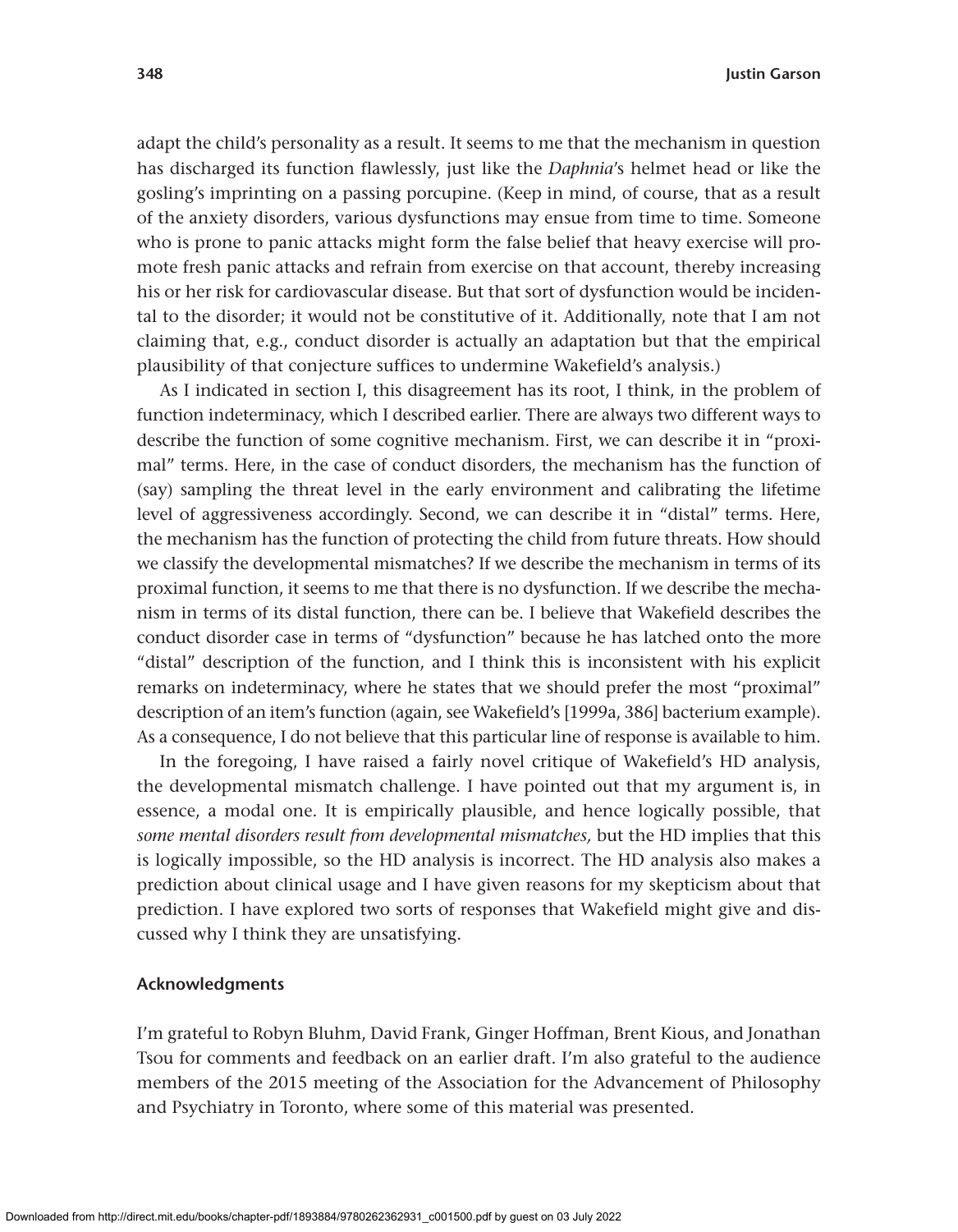#### **References**

Agrawal, A. A., C. Laforsch, and R. Tollrian. 1999. Transgenerational induction of defences in animals and plants. *Nature* 401: 60–63.

Allen, N. B., and P. B. T. Badcock. 2003. The social risk hypothesis of depressed mood: Evolutionary, psychosocial, and neurobiological perspectives. *Psychological Bulletin* 129(6): 887–913.

American Psychiatric Association. 1980. *Diagnostic and Statistical Manual of Mental Disorders*. 3rd ed. American Psychiatric Association.

American Psychiatric Association. 2013. *Diagnostic and Statistical Manual of Mental Disorders*. 5th ed. American Psychiatric Association.

Bolton, D. 2001. Problems in the definition of 'mental disorder.' *The Philosophical Quarterly* 51(203): 182–199.

Buller, D. 1997. Individualism and evolutionary psychology (or, in defense of "narrow" functions). *Philosophy of Science* 64(1): 74–95.

Dretske, F. 1986. Misrepresentation. In *Belief: Form, Content, and Function,* R. Bogdan (ed.), 17–36. Clarendon.

Faucher, L., and I. Blanchette. 2011. Fearing new dangers: Phobias and the cognitive complexity of human emotions. In *Maladapting Minds: Philosophy, Psychiatry, and Evolutionary Theory,* P. R. Adriaens and A. De Block (eds.), 33–64. Oxford University Press.

Garson, J. 2015. *The Biological Mind: A Philosophical Introduction*. Routledge.

Garson, J. 2016. *A Critical Overview of Biological Functions*. Springer.

Garson, J., and G. Piccinini. 2014. Functions must be performed at appropriate rates in appropriate situations. *British Journal for the Philosophy of Science* 65(1):1–20.

Glover, V. 2011. Prenatal stress and the origins of psychopathology: An evolutionary perspective. *Journal of Child Psychology and Psychiatry* 52(4): 356–367.

Gluckman, P., A. Beedle, and M. Hanson. 2009. *Principles of Evolutionary Medicine*. Cambridge University Press.

Gluckman, P., and M. Hanson (eds.). 2006. *Developmental Origins of Health and Disease.* Oxford University Press.

Heim, C., and C. B. Nemeroff. 2001. The role of childhood trauma in the neurobiology of mood and anxiety disorders: Preclinical and clinical studies. *Biological Psychiatry* 49(12): 1023–1039.

Horwitz, A. V., and J. C. Wakefield. 2007. *The Loss of Sadness: How Psychiatry Transformed Normal Sorrow into Depressive Disorder*. Oxford University Press.

Klein, D. F. 1978. A proposed definition of mental illness. In *Critical Issues in Psychiatric Diagnosis,* R. L. Spitzer and D. F. Klein (eds.), 41–71. Raven Press.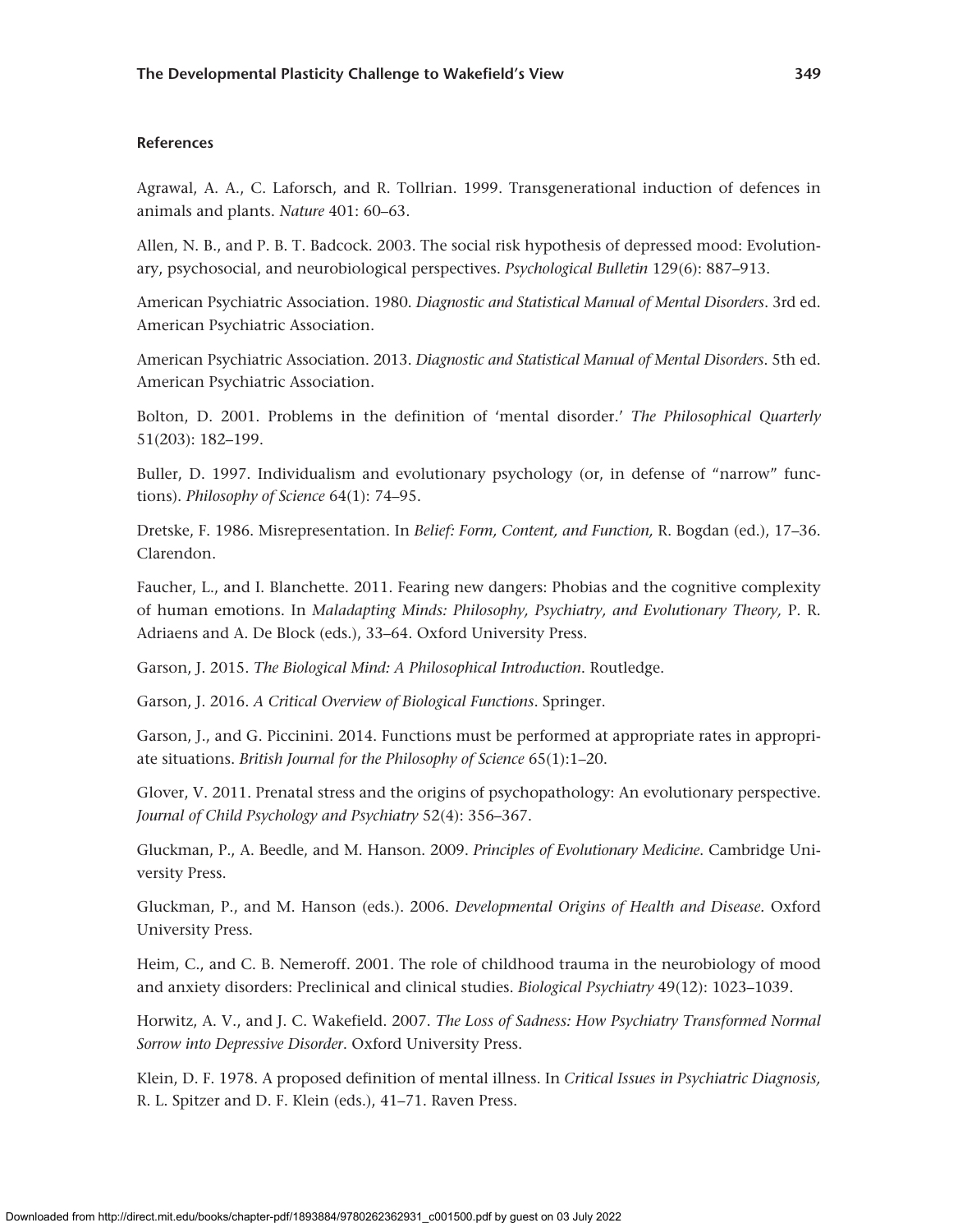Lilienfeld, S. O., and L. Marino. 1995. Mental disorder as a Roschian concept: A critique of Wakefield's "harmful dysfunction" analysis. *Journal of Abnormal Psychology* 104: 411–420.

Lilienfeld, S. O., and L. Marino. 1999. Essentialism revisited: Evolutionary theory and the concept of mental disorder. *Journal of Abnormal Psychology* 108(3): 400–411.

McGowan, P. O., A. Sasaki, A. C. D'Alessio, S. Dymov, B. Labonte, M. Szyf, G. Turecki, and M. J. Meaney. 2009. Epigenetic regulation of the glucocorticoid receptor in human brain associates with childhood abuse. *Nature Neuroscience* 12(3): 342–348.

McGuire, M., and A. Troisi. 1998. *Darwinian Psychiatry*. Oxford University Press.

Millikan, R. G. 1984. *Language, Thought, and Other Biological Categories*. MIT Press.

Millikan, R. G. 1989. In defense of proper functions. *Philosophy of Science* 56(2): 288–302.

Murphy, D. 2005. Can evolution explain insanity? *Biology and Philosophy* 20(4): 745–766.

Murphy, D., and S. Stich. 2000. Darwin in the madhouse: Evolutionary psychology and the classification of mental disorders. In *Evolution and the Human Mind: Modularity, Language, and Meta-Cognition,* P. Carruthers and A. Chamberlain (eds.), 62–92. Cambridge University Press.

Murphy, D., and R. L. Woolfolk. 2000a. The harmful dysfunction analysis of mental disorder. *Philosophy, Psychiatry, and Psychology* 7: 21–252.

Murphy, D., and R. L. Woolfolk. 2000b. Conceptual analysis versus scientific understanding: An assessment of Wakefield's folk psychiatry. *Philosophy, Psychiatry, and Psychology* 7(4): 271–293.

Neander, K. 1991. Functions as selected effects: The conceptual analyst's defense. *Philosophy of Science* 58(2): 168–184.

Neander, K. 1995. Misrepresenting and malfunctioning. *Philosophical Studies* 79(2): 109–141.

Pigliucci, M. 2001. *Phenotypic Plasticity: Beyond Nature and Nurture.* Johns Hopkins University Press.

Price, J., L. Sloman, R. Jr. Gardner, P. Gilbert, and P. Rohde. 1994. The social competition hypothesis of depression. *British Journal of Psychiatry* 164(3): 309–315.

Richters, J., and S. Hinshaw. 1999. The abduction of disorder in psychiatry. *Journal of Abnormal Psychiatry* 108(3): 438–445.

Rottenberg, J. 2014. *The Depths: The Evolutionary Origins of the Depression Epidemic.* Basic Books.

Schwartz, P. H. 2007. Defining dysfunction: Natural selection, design, and drawing a line. *Philosophy of Science* 74(3): 364–385.

Spitzer, R. L., M. Sheehy, and J. Endicott. 1977. *DSM-III*: Guiding principles. In *Psychiatric Diagnosis,* V. M. Rakoff, H. C. Stancer, and H. B. Kedward (eds.), 1–24. Brunner/Mazel.

Tollrian, R., and S. I. Dodson. 1999. Inducible defenses in Cladocera: Constraints, costs, and multiple environments. In *The Ecology and Evolution of Inducible Defenses,* R. Tollrian and C. D. Harvell (eds.), 177–202. Princeton University Press.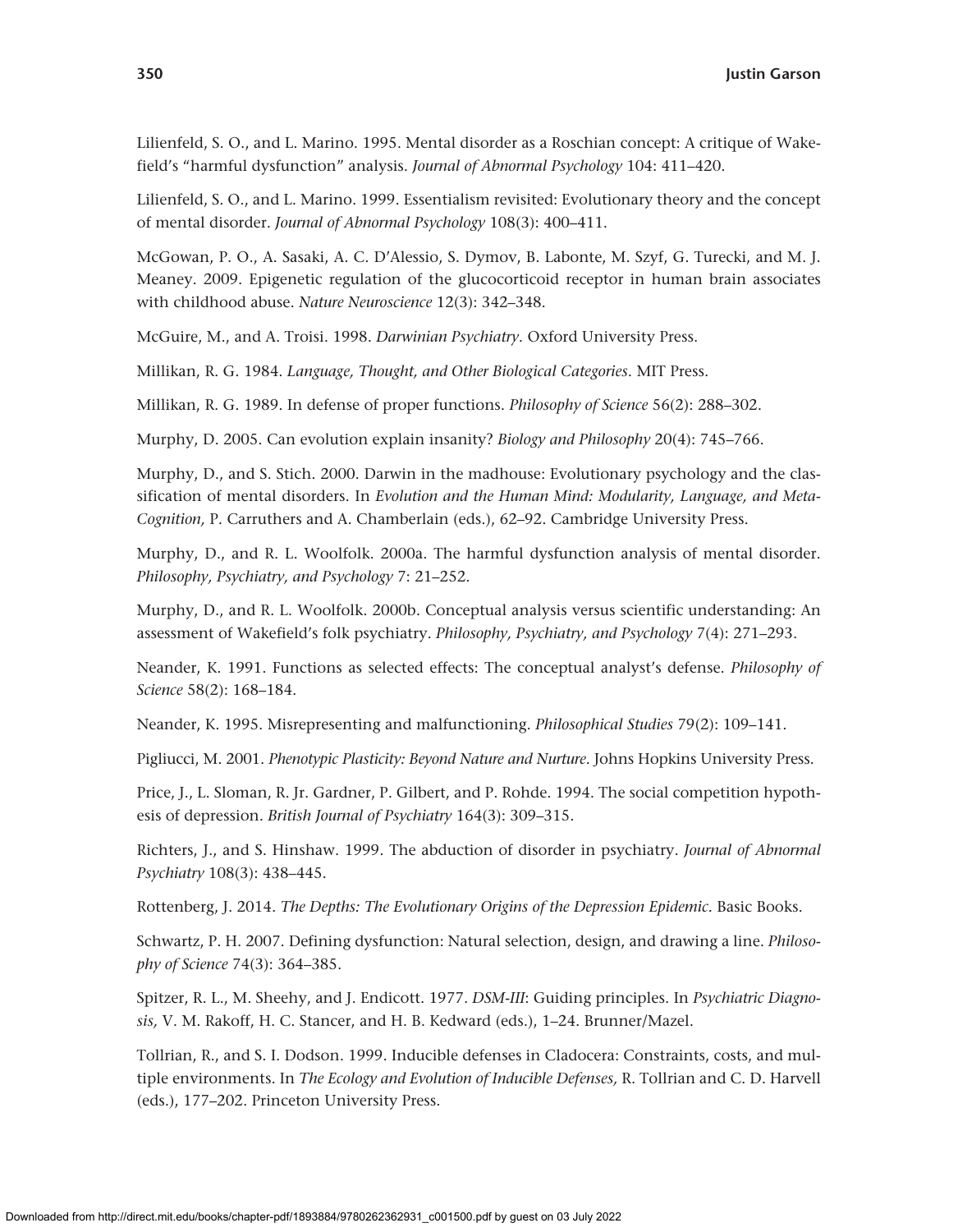Wakefield, J. C. 1992. The concept of mental disorder: On the boundary between biological facts and social values. *American Psychologist* 47(3): 373–388.

Wakefield, J. C. 1999a. Evolutionary versus prototype analyses of the concept of disorder. *Journal of Abnormal Psychology* 108: 374–399.

Wakefield, J. C. 1999b. Mental disorder as a black box essentialist concept. *Journal of Abnormal Psychology* 108: 465–472.

Wakefield, J. C. 2000. Spandrels, vestigial organs, and such: Reply to Murphy and Woolfolk's 'The harmful dysfunction analysis of mental disorder.' *Philosophy, Psychiatry, and Psychology* 7: 253–269.

Wakefield, J. C. 2011. Darwin, functional explanation, and the philosophy of psychiatry. In *Maladapting Minds: Philosophy, Psychiatry, and Evolutionary Theory,* P. R. Adriaens and A. De Block (eds.), 143–172. Oxford University Press.

Wakefield, J. C., S. A. Kirk, K. J. Pottick, D. K. Hsieh, and X. Tian. 2006. The lay concept of conduct disorder: Do nonprofessionals use syndromal symptoms or internal dysfunction to distinguish disorder from delinquency? *Canadian Journal of Psychiatry* 51: 33–39.

Wakefield, J. C., K. J. Pottick, and S. A. Kirk. 2002. Should the *DSM-IV* diagnostic criteria for conduct disorder consider social context? *American Journal of Psychiatry* 159(3): 380–386.

Watson, P. J., and P. W. Andrews. 2002. Toward a revised evolutionary adaptation analysis of depression: The social navigation hypothesis. *Journal of Affective Disorders* 72(1): 1–14.

Woolfolk, R. L. 1999. Malfunction and mental disorder. *The Monist* 82(4): 658–670.

Wright, L. 1973. Functions. *Philosophical Review* 82: 139–168.